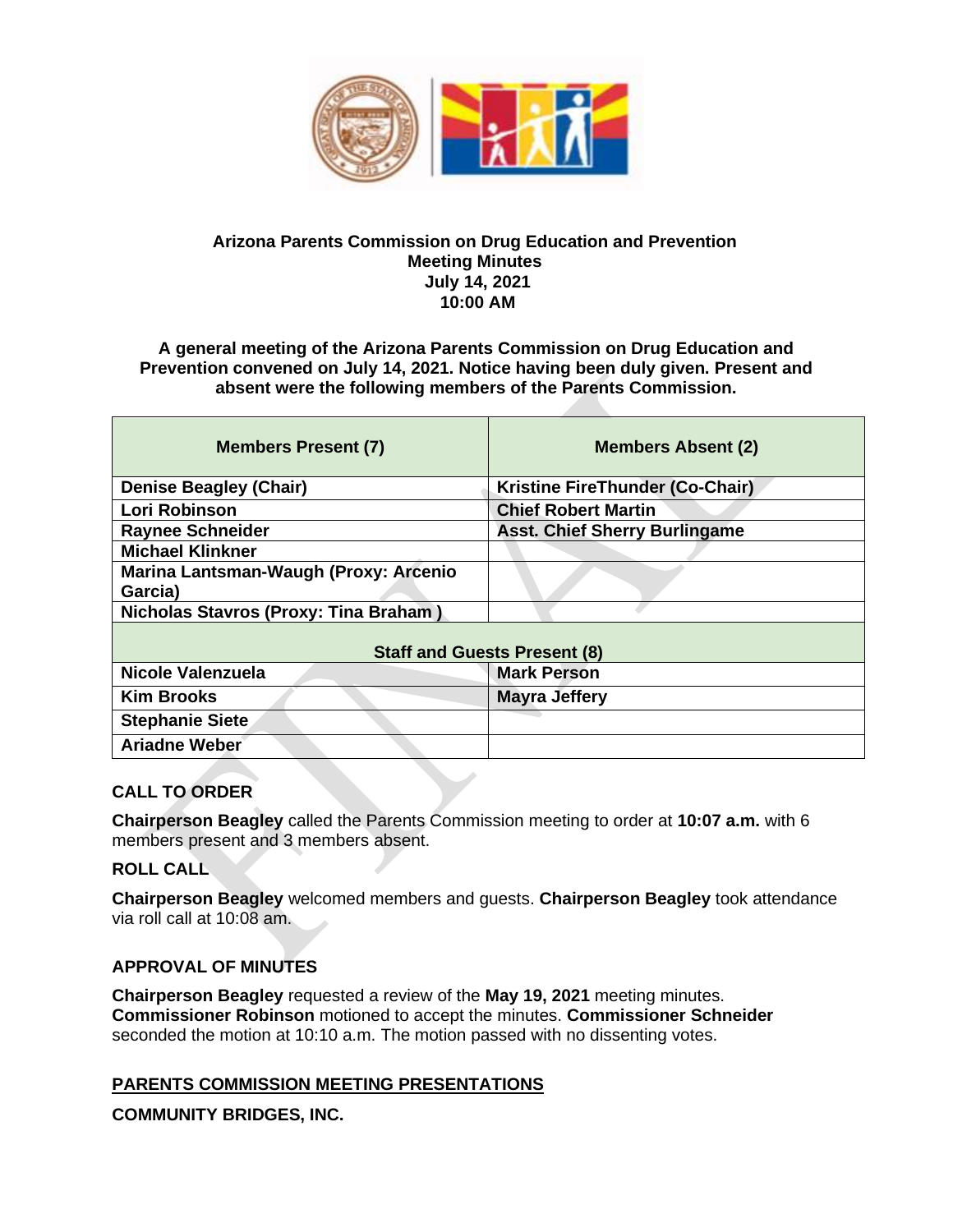*Parents Commission July 14, 2021 Meeting Minutes Page 2 of 6*

**Chairperson Beagley** welcomed and introduced **Ms. Stephanie Siete,** Public Information Officer at Community Bridges, Inc. **Ms. Siete** thanked the Commission for the opportunity to present.

• **Ms. Siete** shared that COVID-19 precautions and protocols can also prevent contamination from prescription, controlled, and illicit substances. **Ms. Siete** stated that there have been spikes in overdose deaths since the start of the pandemic which have been driven by synthetic opioids like fentanyl. **Ms. Siete** shared that an individual can become exposed and potentially overdose by simply coming in contact with fentanyl. **Ms. Siete** stated that there has been the highest number of overdose deaths ever recorded nationally in a 12-month period between September 2019 and August 2020. **Ms. Siete** stated that substance use does not discriminate, that prevention should be a community concern, and that everyone should be educated about substance use. **Ms. Siete** stated that there has been a 1,650% increase in e-cigarette use among middle schoolers and a 1,733% increase in use among high schoolers between 2011-2019. **Ms. Siete** stated that teens and young adults who use vaping products are at a higher risk for contracting COVID-19 than their peers who do not vape. **Ms. Siete** stated that the devices are inexpensive and easily concealed. **Ms. Siete** presented photos of examples of concealment devices for vaping and other substances and shared the street names for vaping devices and substances. **Ms. Siete** shared that vaping devices consist of water, flavor, nicotine, and propylene glycol. **Ms. Siete** stated that there are approximately, 15,500 flavors available and that one "pod" has the nicotine equivalent to 20 cigarettes**. Ms. Siete** stated that the sweet and candylike flavors are marketed to and appeal to youth. **Ms. Siete** stated that vaping the solvents and oils in the vaping devices "burns" the protective cilia inside the lungs causing serious injury to the lungs. **Ms. Siete** stated that there has been an increase in accidental poisoning of children under the age of six and pets that have come in direct contact with liquid nicotine. **Ms. Siete** stated that there has been extreme bodily injury caused by vape device explosions. **Ms. Siete** shared that there is not sufficient longitudinal data available to know the long term impacts of vaping or medical marijuana. **Ms. Siete** stated that tetrahydrocannabinol (THC) is the psychoactive ingredient in marijuana. **Ms. Siete** shared the different types and names of cannabis concentrates, the potency percentages, and the potential biological and neuropsychological reactions. **Ms. Siete** stated that there is a "new" marijuana product called Delta 8, that is marketed as containing a lower percentage of THC and is being referred to a "light weed" amongst youth and young adults. **Ms. Siete** stated that butane has been combined with THC and cooked like methamphetamine to produce different forms of cannabis biproducts, which can contain up to 90% THC which could potentially induce psychosis when vaped. **Ms. Siete** stated cannabidiol (CBD) is a non-psychoactive ingredient in marijuana and reportedly may reduce anxiety, reduce pain, have anti-psychotic properties, and promote wakefulness. **Ms. Siete** shared the difference between CBD "edibles" and THC "edibles" is the amount of psychoactive ingredient in each type. **Ms. Siete** stated that the 2018 Farm Bill states that products can include up to 0.3% THC because it is reported that this amount does not have a psychoactive effect on individuals. **Ms. Siete** stated that there are edible products on the market that include significantly higher percentages of THC than is allowable by law. **Ms. Siete** shared an "Edibles Dosing Chart" which listed the potency, use, and potential effects of different amounts of THC. **Ms. Siete** stated that the potency will have a different effect on each person. **Ms. Siete** reported that 5% of world population resides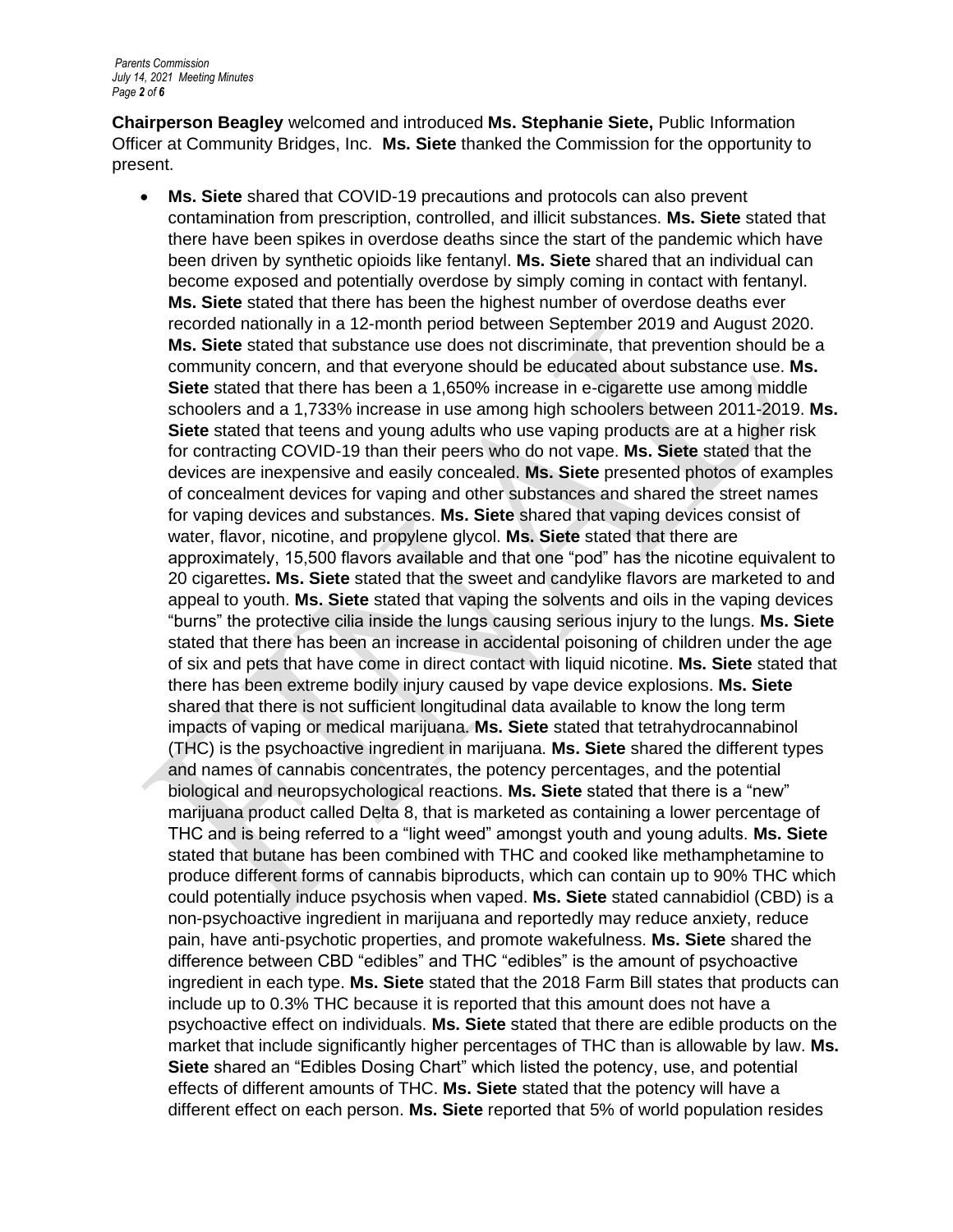in the United States and the United States consumes 80% of global opioid supply. **Ms. Siete** stated that fentanyl overdoses are on the rise in Arizona and that fentanyl is 100 times more potent than morphine and 50 times more potent than heroin. **Ms. Siete** stated that the heroin purity has increased from 3.6% in the 1980s to 60-90% purity today. **Ms. Siete** stated that the heroin today is often laced with fentanyl. **Ms. Siete** shared the different forms of fentanyl and shared photos of counterfeit substances that are laced with fentanyl. **Ms. Siete** shared that a deadly dose of fentanyl is as little as 2-3 mg, which is equivalent to a few grains of sand. **Ms. Siete** stated that the most common drugs in prescription opioid overdose death include; methadone, oxycodone, and hydrocodone. **Ms. Siete** shared the personal story of a youth that passed away from a fentanyl overdose after just touching a pill laced with fentanyl then wiping her nose. **Ms. Siete** provided information for alternative pain management, resources, and contact information for Parents Against Vaping E-cigarettes (PAVE).

• The complete presentation can be reviewed at [https://goyff.az.gov/councils](https://goyff.az.gov/councils-commissions/arizona-parents-commission-drug-education-prevention)[commissions/arizona-parents-commission-drug-education-prevention](https://goyff.az.gov/councils-commissions/arizona-parents-commission-drug-education-prevention)

**Chairperson Beagley** thanked **Ms. Siete** and asked the commission if there were any questions.

- **Commission Klinkner** asked **Ms. Siete** if she was stating that CBD itself was harmful or just THC. **Ms. Siete** shared that due to the lack of regulation on CBD products that it is unknown how much THC could be in a CBD product. **Ms. Siete** stated that even with the reported benefits of CBD using the products in not worth the risk.
- **Chairperson Beagley** asked **Ms. Siete** if there has been a decrease in cigarette use. **Ms. Siete** stated that most youth have reported never smoking a cigarette, but there has been a dramatic increase in use of e-cigarettes. **Ms. Siete** stated that the vaping products are marketed toward youth and they are being baited with the low cost, sweet flavors, and easy concealment of the products. **Ms. Siete** recommended watching the docuseries Broken: Episode 2 Big Vape for more information about vaping.
- **Ariadne Weber, Family Treatment Coordinator,** asked **Ms. Siete** how long fentanyl remains in the body because she has clients that are testing positive for fentanyl but state they have not used fentanyl. **Ms. Siete** stated that she did not know how long it stayed in the body, but she has heard of individuals testing positive for fentanyl when they have come in contact with it but did not consume it.
- **Chairperson Beagley** thanked **Ms. Siete** for her presentation.

# **MARICOPA COUNTY SUPERIOR COURT: FAMILY TREATMENT COURT**

**Chairperson Beagley** welcomed and introduced **Ms. Ariadne Weber,** Family Treatment Court Coordinator. **Ms. Weber** thanked the Commission for the opportunity to present.

• **Ms. Weber,** shared that the Family Treatment Court model was designed by Retired Judge Colleen McNally to provide improved support for families facing substance use and child dependency case challenges to increase the potential for family reunification. Ms. Weber stated that Family Treatment Court is a voluntary program that follows a drug court model. **Ms. Weber** shared that FTC provides support and accountability to parents during their substance abuse treatment to increase success in sobriety. **Ms. Weber** stated that the mission of Family Treatment Court is to assist parents involved in the child welfare system toward achieving and maintaining sobriety, promote family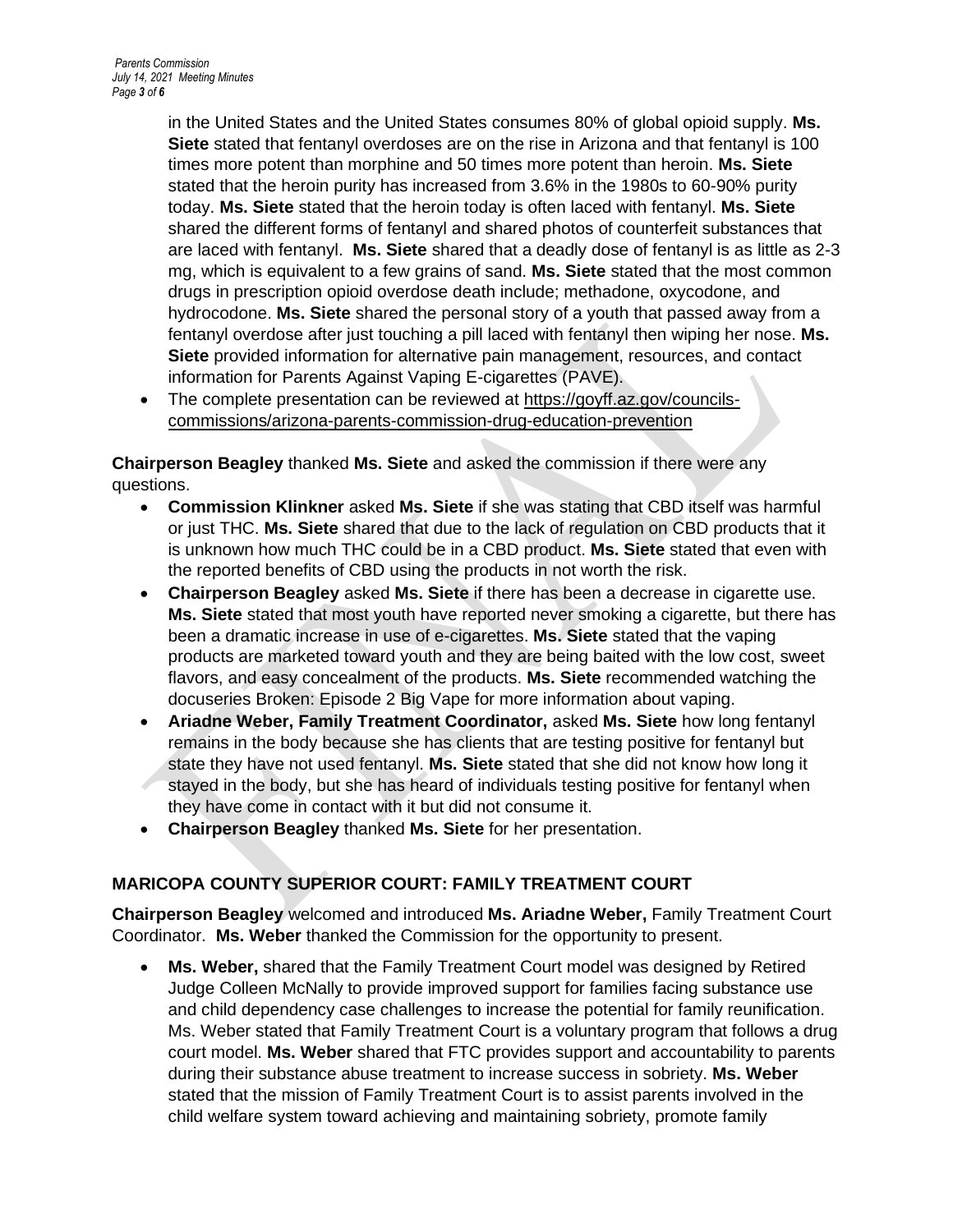reunification and improve well-being for children and families. **Ms. Weber** shared that their data found that 94% FTC graduates had a reunification outcome for at least one of their children. **Ms. Weber** stated that the number of successful reunifications has varied over the years, but she has never seen it drop below a 90% success rate for reunification. **Ms. Weber** shared that Ret. Judge McNally would put a star sticker on client folders when they had accomplished their goals. **Ms. Weber** stated that it was a small reward for their accomplishment, but was very meaningful for the clients. **Ms. Weber** shared that the FTC team created an acronym for STAR which stands for support, treatment accountability, acknowledgment, and rewards. **Ms. Weber** stated that they provide small items as rewards for the clients intended for personal use or to enjoy with their children during family visitation. **Ms. Weber** stated individuals are eligible for the program if they have an open dependency in Maricopa County; have a history of substance abuse; are willing to consistently participate in substance abuse treatment; they must not have a severance trial scheduled within a month of observing; and they must not have a criminal case pending that is connected to dependency. **Ms. Weber** stated that the team collaborates and partners with state agencies, community partners, and stakeholders to improve outcomes for parents and babies that are struggling with substance use. **Ms. Weber** stated that they will refer clients to programs that provide supportive services for trauma and parenting skills support. **Ms. Weber** shared that one of the most meaningful moments in her career at FTC was when she was able to hire a former client to be a Parent Peer Support Specialist to provide support for incoming clients.

• The complete presentation can be reviewed at [https://goyff.az.gov/councils](https://goyff.az.gov/councils-commissions/arizona-parents-commission-drug-education-prevention)[commissions/arizona-parents-commission-drug-education-prevention](https://goyff.az.gov/councils-commissions/arizona-parents-commission-drug-education-prevention)

**Chairperson Beagley** thanked **Ms. Weber** for her presentation and asked the commission if there were any questions.

- **Chairperson Beagley** asked **Ms. Weber** what factors contributed to the 94% success rate for families. **Ms. Webe**r attributed the success rates to the team that is passionate about helping parents and bringing hope to the parents at the beginning of a case when the parents tended to be very angry. **Ms. Weber** stated that FTC is a program where the parent feel they can be seen and heard, they can discuss their experiences with a judicial officer, and they are provided resources and supports that they do not receive from other agencies involved with their dependency cases.
- **Commission Robinson** thanked **Ms. Weber** for her presentation.
- **Chairperson Beagley,** shared that she appreciated gaining an awareness of programs like FTC.
- **Chairperson Beagley** thanked **Ms. Weber** for her presentation.

## **PARENTS COMMISSION GRANTEE: PIMA COUNTY HEALTH DEPARTMENT**

**Chairperson Beagley** welcomed and introduced **Mr. Mark Person,** Program Director **and Ms. Mayra Jeffery,** Program Director at Pima County Health Department**. Mr. Person** thanked the Commission for the opportunity to present.

• **Mr. Person,** shared that the mission of the Community Mental Health & Addiction Program (CMHP) is to emphasize and bring greater awareness to the most critical issues surrounding mental health, including suicide prevention and the drug overdose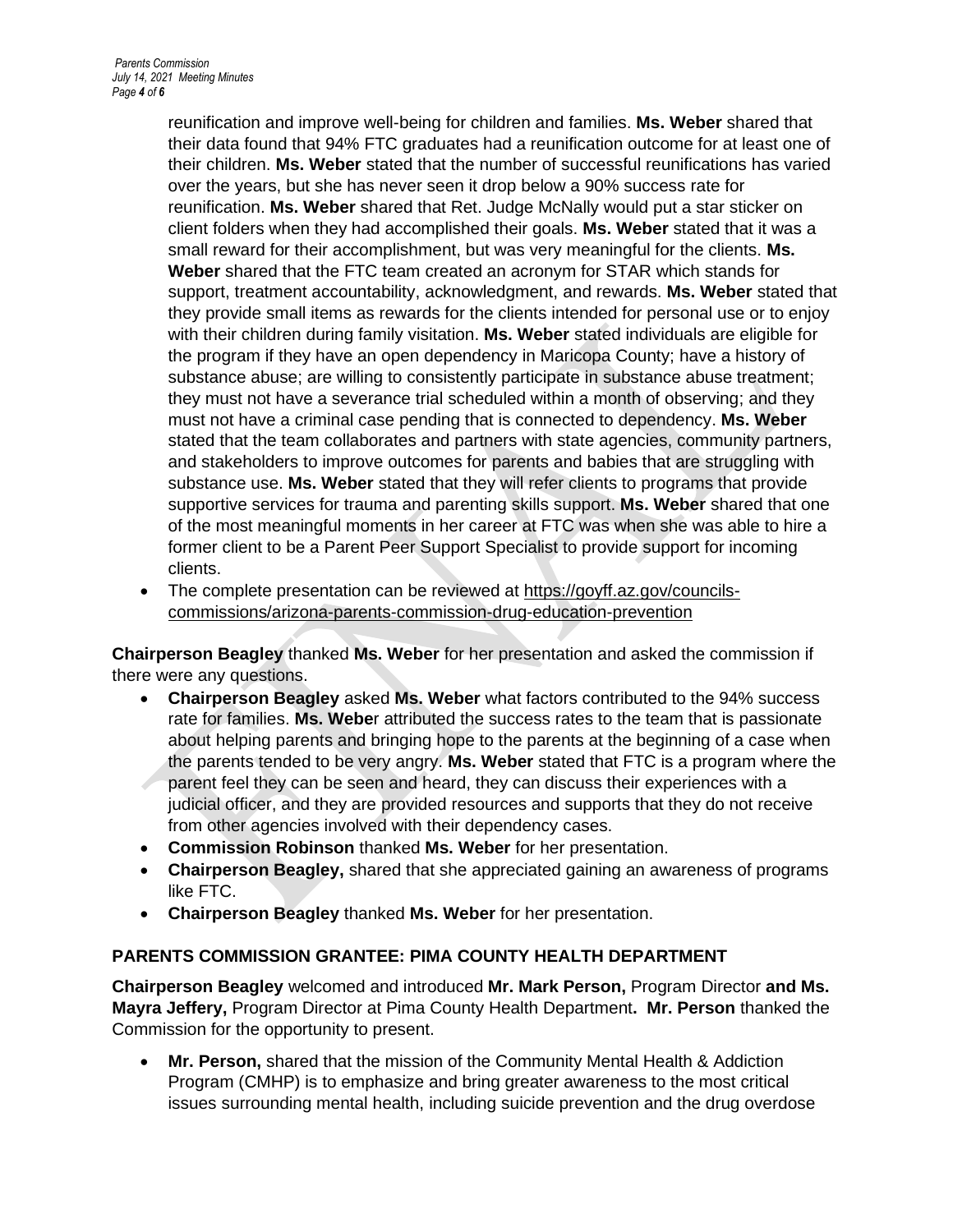epidemic, by connecting vulnerable populations with available resources, responding to community-wide trends, and improving the overall health and education of the community. **Mr. Person** stated that their public health focal points include; drug overdose prevention, suicide prevention, stigma reduction, mental health education, trauma informed approaches, severe mental illness, substance use and addiction, and social vulnerability. **Mr. Person** shared that CMHP prevention strategies include; outreach, epidemiology, overdose response, naloxone distribution, and fatality review team. **Mr. Person** shared that they will be adding a suicide review team in the next couple of months. **Mr. Person** shared that CMHP hosts drug disposal and Take Back events and the location of the events are determined after analyzing data to identify "hot spots" for reported substance use and overdoses. **Mr. Person** stated that CMHP conducts morbidity and mortality surveillance related to suicide and overdose cases to identify trends and spikes, examine causal factors, and determine the needed public health response. **Mr. Person** shared a bar graph that indicated the significant increase in fentanyl use in Pima County. **Mr. Person** also shared data that reported a 67% increase in suicides among youth 12-17 and a 56% increase in suicides among adults 50-59 between 2019-2020. **Mr. Person** shared an example of a Public Health Alert that Pima County Health Department sends out to state agencies, partners, and stakeholders related to trends and spikes in public health related issues. **Mr. Person** shared that community collaborations and partnerships are what enables the CMHP to further their reach and provide vital services and information to their communities. **Mr. Person** shared that their team currently offers services and trainings for Mental Health First Aid, Suicide Prevention, School Outreach, Stigma Reduction, Referral and Treatment Collaboration, Fentanyl Task Force, and have a comprehensive resource and treatment directory**. Mr. Person** invited **Ms. Mayra Jeffery** to share information about CMHP strategies. **Ms. Jeffery** shared their social media campaign "Check-In Challenge" they developed in response to pandemic stressors. The campaign received national attention and was implemented in many areas across the United States**. Ms. Jeffery** shared that their objective for the campaign was to validate individuals' feelings, provide tips in selfawareness and how to regulate emotions, behavior, attention, and thoughts while building resilience. The campaign was offered in English and Spanish. **Ms. Jeffery** shared that they created and internal document to check-in with Pima County Health Department employees to assess for the need for supports. **Ms. Jeffery** shared that they found that 1 in 4 employees had been diagnosed with a mental health disorder since the start of the pandemic and that 75% of respondents reported they could have used more emotional support. **Ms. Jeffery** shared the success of the Narcan Expansion plan and have tripled their distribution effort this year. **Ms. Jeffery** shared the CMHP destigmatizing and harm reduction campaign outreach materials they utilize in their outreach efforts. **Ms. Jeffery** shared positive experiences and testimonials from participants from their Question, Persuade, and Refer (QPR) Suicide Prevention and Strengthening Families Program.

• The complete presentation can be reviewed at [https://goyff.az.gov/councils](https://goyff.az.gov/councils-commissions/arizona-parents-commission-drug-education-prevention)[commissions/arizona-parents-commission-drug-education-prevention](https://goyff.az.gov/councils-commissions/arizona-parents-commission-drug-education-prevention)

**Chairperson Beagley** thanked **Mr. Person** and **Ms. Jeffery** for their presentations and asked the commission if there were any questions.

• **Chairperson Beagley** stated that she worked for Chandler Fire Department and has seen an increase in marijuana laced with fentanyl. **Chairperson Beagley** asked **Mr. Person** how Pima County Health Department gets the word out about these types of